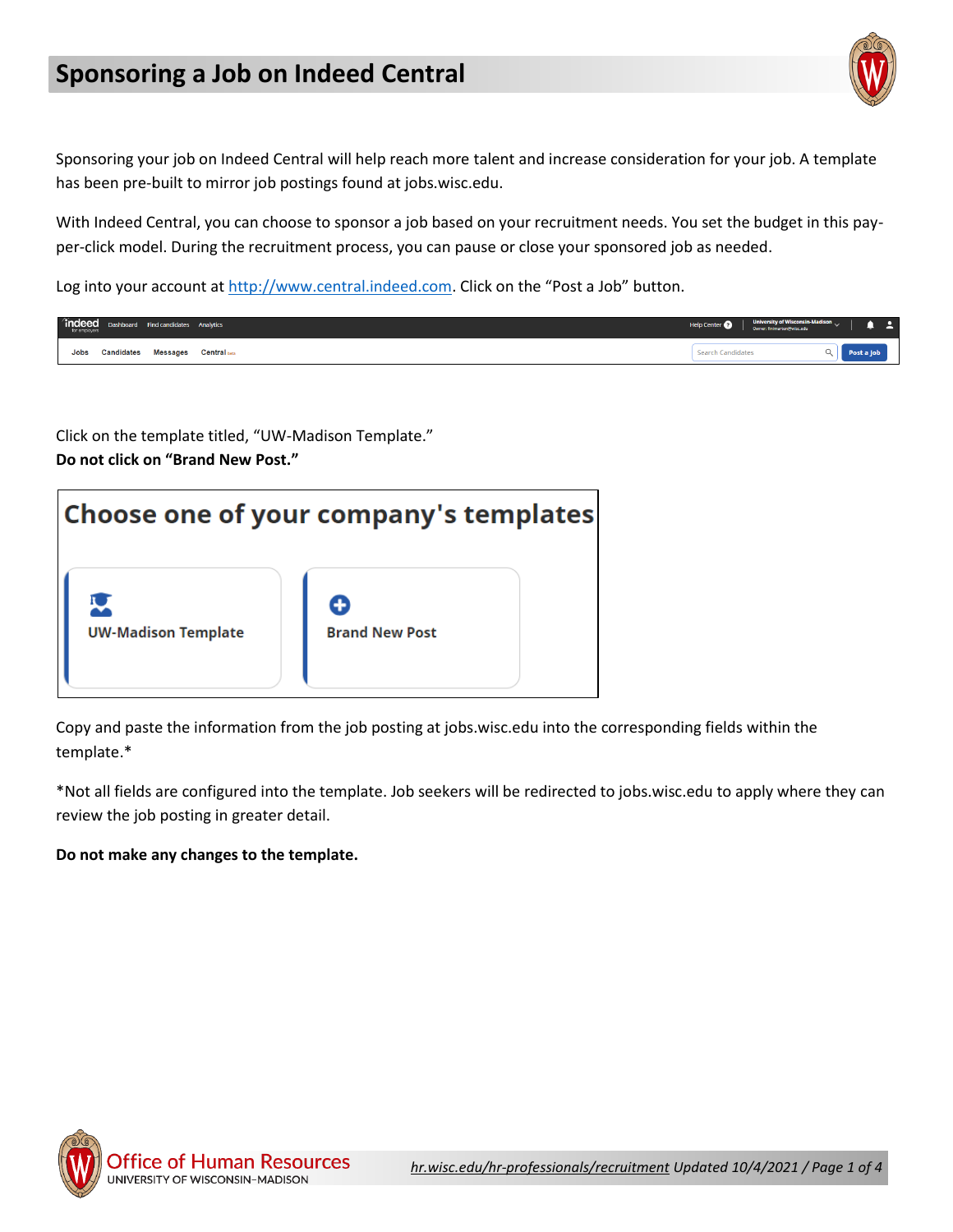

| <b>Confirm Job Details</b>                                                                                                                                                                                                                                                                                                                                                                                                                                                                                                                                         |  |  |  |  |  |
|--------------------------------------------------------------------------------------------------------------------------------------------------------------------------------------------------------------------------------------------------------------------------------------------------------------------------------------------------------------------------------------------------------------------------------------------------------------------------------------------------------------------------------------------------------------------|--|--|--|--|--|
| Review the job details below                                                                                                                                                                                                                                                                                                                                                                                                                                                                                                                                       |  |  |  |  |  |
| Job title *                                                                                                                                                                                                                                                                                                                                                                                                                                                                                                                                                        |  |  |  |  |  |
| UW-Madison Template<br>A                                                                                                                                                                                                                                                                                                                                                                                                                                                                                                                                           |  |  |  |  |  |
| Job description *                                                                                                                                                                                                                                                                                                                                                                                                                                                                                                                                                  |  |  |  |  |  |
| 挂<br>Ι<br>в                                                                                                                                                                                                                                                                                                                                                                                                                                                                                                                                                        |  |  |  |  |  |
| JOB SUMMARY:                                                                                                                                                                                                                                                                                                                                                                                                                                                                                                                                                       |  |  |  |  |  |
| ABOUT THE JOB:                                                                                                                                                                                                                                                                                                                                                                                                                                                                                                                                                     |  |  |  |  |  |
| value the contributions of each person and respect the profound ways their identity,<br>culture, background, experience, status, abilities, and opinion enrich the university<br>community. We commit ourselves to the pursuit of excellence in teaching, research,<br>outreach, and diversity as inextricably linked goals.<br>The University of Wisconsin-Madison fulfills its public mission by creating a<br>welcoming and inclusive community for people from every background - people<br>who as students, faculty, and staff serve Wisconsin and the world. |  |  |  |  |  |
| EDUCATION:                                                                                                                                                                                                                                                                                                                                                                                                                                                                                                                                                         |  |  |  |  |  |
| QUALIFICATIONS:                                                                                                                                                                                                                                                                                                                                                                                                                                                                                                                                                    |  |  |  |  |  |
| LICENSE/CERTIFICATION (Delete if not needed):                                                                                                                                                                                                                                                                                                                                                                                                                                                                                                                      |  |  |  |  |  |
| ADDITIONAL INFORMATION:                                                                                                                                                                                                                                                                                                                                                                                                                                                                                                                                            |  |  |  |  |  |
| DEPARTMENT(S):                                                                                                                                                                                                                                                                                                                                                                                                                                                                                                                                                     |  |  |  |  |  |
| Job type *<br>B<br>Part-Time<br>Full-Time<br>Temporary<br>Contract                                                                                                                                                                                                                                                                                                                                                                                                                                                                                                 |  |  |  |  |  |

| А. | Replace "UW-Madison Template" with the job title.                         |
|----|---------------------------------------------------------------------------|
| В. | Choose the Work Type (FT, PT, Temporary). Multiple options can be chosen. |

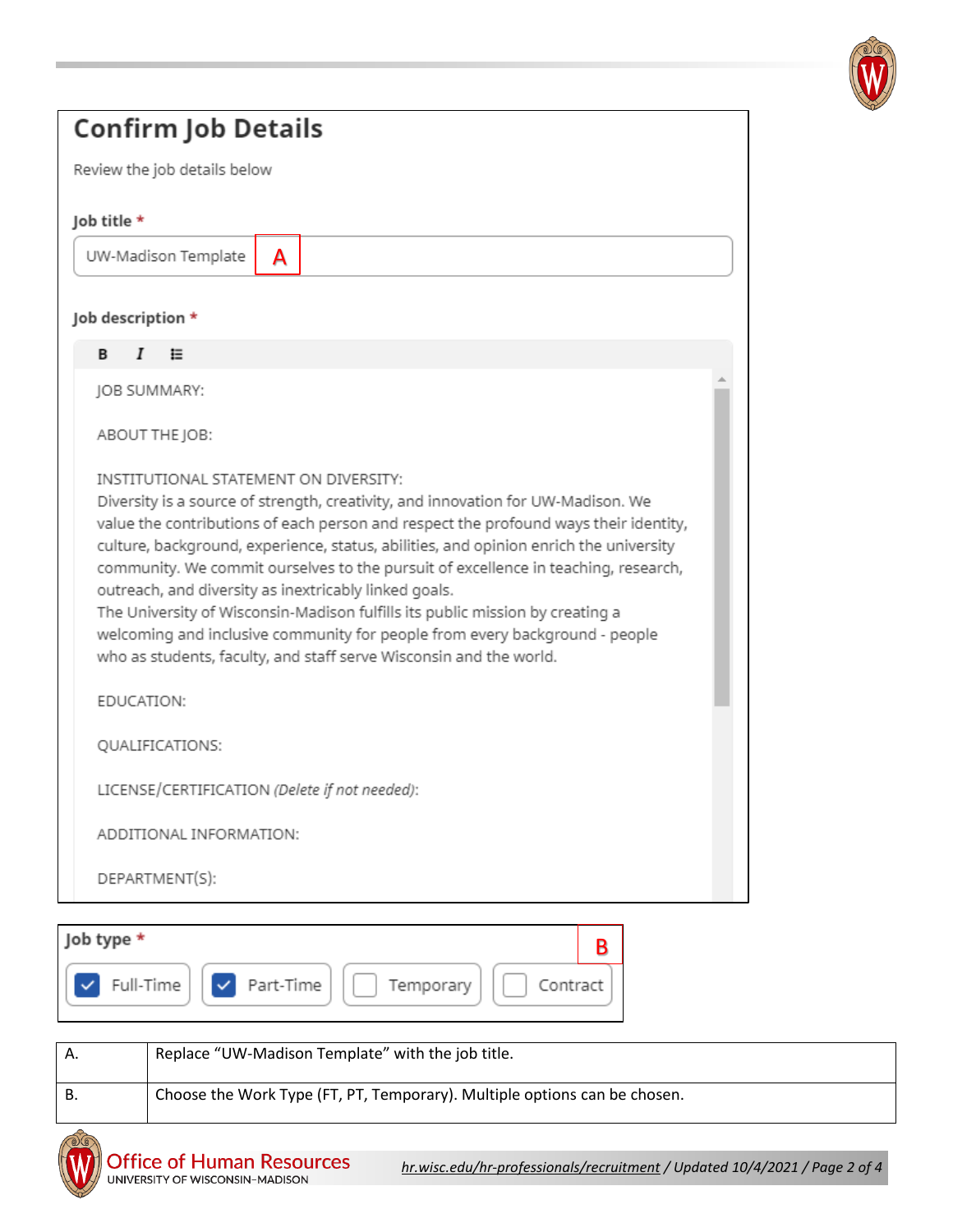

| Where is your job located? $\star$ $\bullet$<br>Select up to 5 locations. We will create a separate job post for each location. |  |  |  |  |
|---------------------------------------------------------------------------------------------------------------------------------|--|--|--|--|
| 21 North Park Street, Madison, WI 53715 X<br>$\times$                                                                           |  |  |  |  |
| Add new location                                                                                                                |  |  |  |  |

| How do you want to receive applications? *<br>D                                                                                                         |
|---------------------------------------------------------------------------------------------------------------------------------------------------------|
| <b>Career Site</b><br><b>Email</b>                                                                                                                      |
| E<br>What is the link to the job application on your career site? *                                                                                     |
| Enter your career site URL                                                                                                                              |
| What is this?                                                                                                                                           |
| Do you want applicants to submit a resume? *<br>F<br><b>Optional</b><br>Yes<br>No                                                                       |
| Would you like to add applicant qualifications with this posting?<br>G                                                                                  |
| No, this job posting does not require screener questions.<br>$\left( \begin{matrix} \bullet \\ \bullet \end{matrix} \right)$                            |
| Yes, I would like to find the best candidate fit for this role.                                                                                         |
|                                                                                                                                                         |
| By posting a job, you agree that applications will be processed in accordance with Indeed's Cookie Policy, Privacy Policy and<br>Beta Terms of Service. |
| < Back<br>Continue                                                                                                                                      |

| C. | Choose or create the job location.                                                                                                         |
|----|--------------------------------------------------------------------------------------------------------------------------------------------|
| D. | Choose the "Career Site" option. Do not choose Email. This will redirect applicants to apply directly to<br>your posting on jobs.wisc.edu. |
| Ε. | Copy and the job link from jobs.wisc.edu and paste into the URL box.                                                                       |
| F. | Choose "No" for resume submission. Candidates will submit their materials via the TREMS application.                                       |
| G. | Choose the "No, this job posting does not require screener questions" option.                                                              |